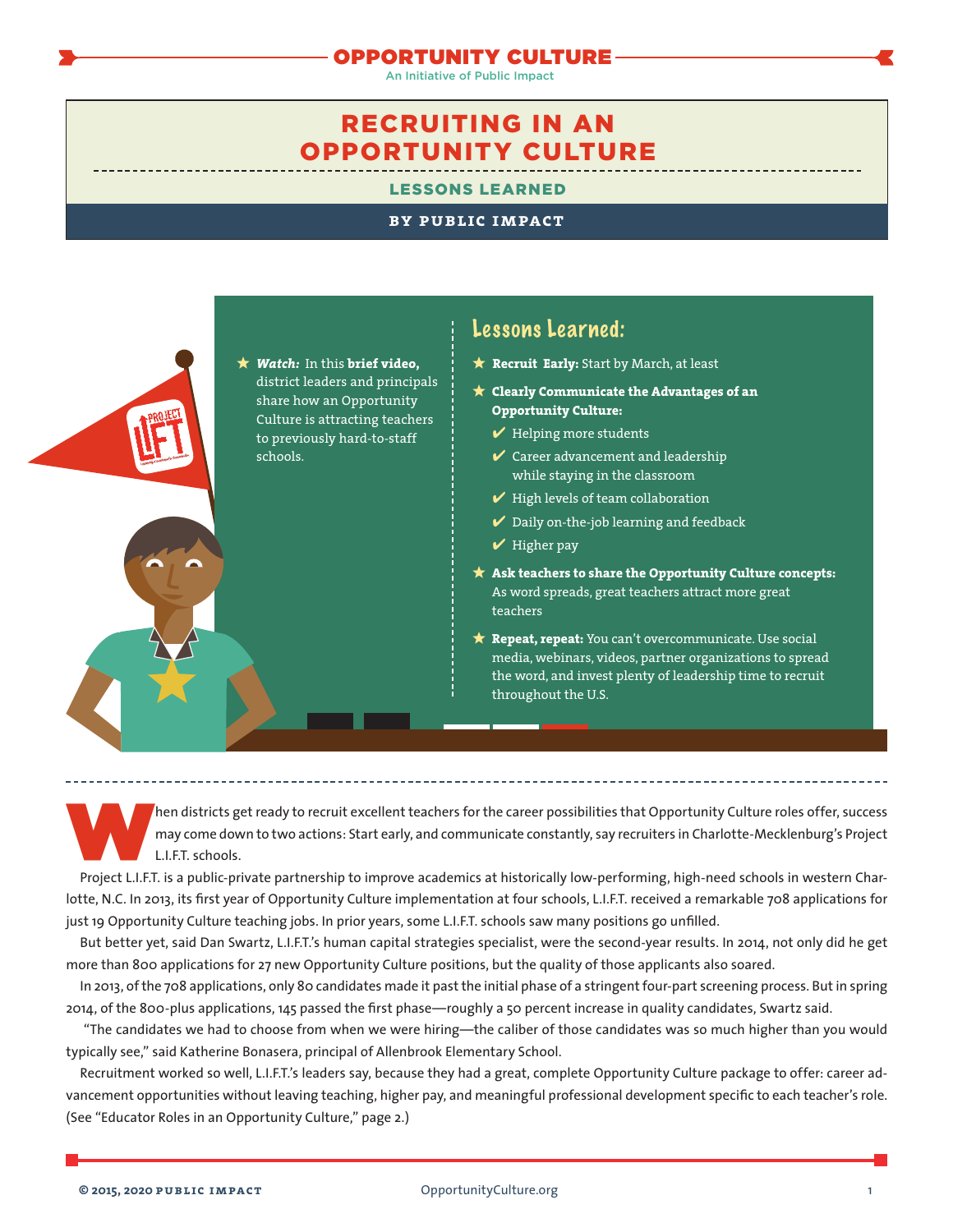

Denise Watts, superintendent of the Project L.I.F.T. Learning Community, says strong recruiting efforts created a bonus pipeline of teachers eager for the next Opportunity Culture opening.

"Opportunity Culture provides this hybrid position where teachers can have student impact and move the profession in a new and better way with teachers like them, and the teachers they're coaching as well. When you put all that together, this creates an ideal position," said Denise Watts, superintendent of the Project L.I.F.T. Learning Community. "Teachers know what they want, but they never saw it all packaged before. Opportunity Culture gave them the words to describe what they wanted, and no one in the nation was doing that."

With such great jobs to offer, Watts was not surprised by the interest teachers showed in the new roles, but she was surprised by the volume of applications. "I was very pleased," she said. "I was certain teachers would flock to this…because the entire teaching profession is hungry for different pathways and opportunities to stay in the field without leaving the classroom."

Additionally, by the end of the screening process, Swartz had 65 very strong candidates for those 27 new positions—creating a pipeline of teachers to fill non-Opportunity Culture roles as well. About 10 teachers were willing to take those jobs, he said, because they wanted to get a foot in the door to an Opportunity Culture position.

"It's a hard sell when you're crushing their dreams of this [Opportunity Culture] role, and selling them something that's a year down the road and not even a guarantee," he said. But after a year of implementation, prospective candidates—especially new teachers who knew they may not yet be strong enough for Opportunity Culture roles—could fully grasp how good an Opportunity Culture job could be for their future.

### **educator roles in an opportunity culture**

In an Opportunity Culture, schools extend the reach of excellent teachers and their teams to more students, for more pay, within recurring budgets.

Each school creates a team of teachers and administrators focused on designing Opportunity Culture implementation that fits their school best, using such roles as:

**? [Multi-classroom leaders,](https://opportunityculture.org/wp-content/uploads/2012/04/Multi-Classroom_Leadership_School_Model-Public_Impact.pdf)** the foundation of an Opportunity Culture. Multi-classroom leaders (MCLs) are teachers with a track record of high-growth student learning who lead lesson planning, data analysis, and teaching changes for a small teaching team. They provide frequent, on-the-job development for team teachers through co-teaching, modeling, observing and giving feedback, and coaching, while continuing to teach part of the time in some way. Schools redesign schedules to provide additional school-day time for the co-planning, coaching and collaboration.

Accountable for the results of all students in the team, multi-classroom leaders earn substantially higher supplements averaging 20 percent (and up to 50 percent) of teacher pay, within the regular school budget. The school design teams reallocate school budgets to fund pay supplements permanently, in contrast to temporarily grant-funded programs.

- **? Team reach teachers** teach on an MCL's team, directly teaching more students than usual, but without raising instructional group sizes.
- **? Master team reach teachers** have a track record of highgrowth student learning and assist an MCL with leading a larger team. They reach significantly more students and may also coach one or more other teachers on the team.
- **? Reach associates** are advanced paraprofessionals who support an MCL teaching team. Reach associates free up time for MCLs to work with team teachers and students, and they free up time for team reach teachers so they can reach more students, by supervising students while they work on projects and skills practice, instructing students in small groups or individually, and supporting the team on other noninstructional tasks, all under the direction of the MCL or team reach teachers.
- **? Teacher residents** work as part of an MCL's team in a yearlong, paid residency, serving some of the functions of an RA while getting on-the-job training from the MCL.